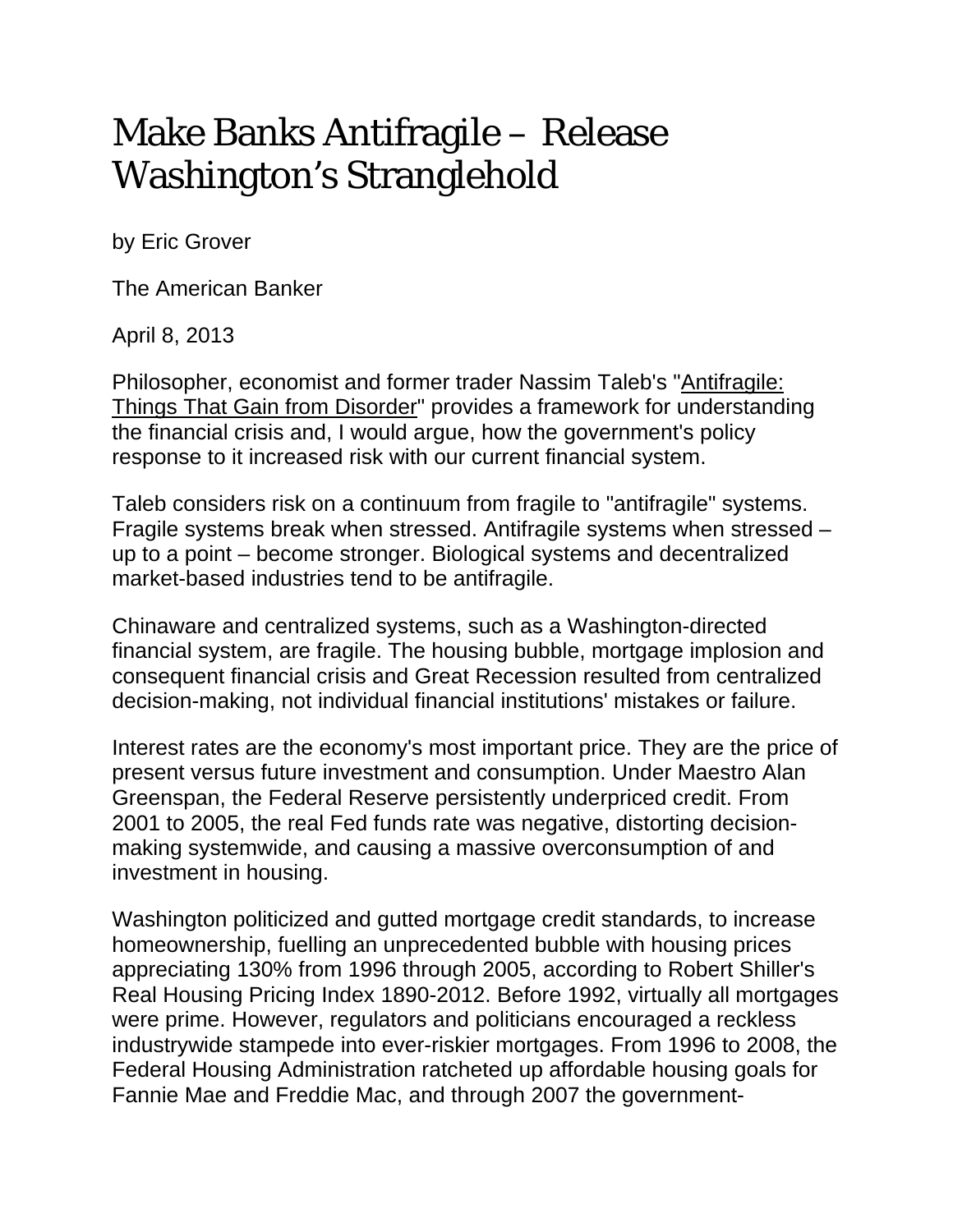sponsored mortgage giants met or exceeded them. By 2008, there were 28 million subprime or otherwise high-risk mortgages, three quarters of which were held or guaranteed by Fannie, Freddie or the FHA, according to *"*Bad History, Worse Policy: How a False Narrative about the Financial Crisis Led to the Dodd-Frank Act" by Peter Wallison.

A popular, but false narrative was that the financial crisis was caused by greed on Wall Street and insufficient regulation. But there's always been greed on Wall Street, and on Main Street! In free-market capitalism, individuals and firms pursue their self-interest by serving others. The system is cooperative, self-correcting and antifragile. Firms not delivering value adapt or perish.

Banking has long been one of America's most heavily regulated industries. Nevertheless, the notion that "if only Washington had more tightly regulated financial services, there wouldn't have been a crisis" propelled passage of the Dodd-Frank Act. Dodd-Frank didn't address the causes of the financial crisis, but it did convert banking into a public utility, stifle financial innovation, further politicize credit and put a damper on economic growth.

Henry Kissinger said power was the ultimate aphrodisiac and, for regulators, Dodd-Frank delivered, big time.

Washington regulatory suzerains now rule the financial services industry. The implications are frightening. A centrally directed financial system with uniform risk management and prescribed products is fragile.

Mistakes occur. In free markets, financial institutions making catastrophic errors fail. Management and shareholders are punished. The industry becomes more robust. However, politicians and regulators making systemwide errors produce global financial crises and recessions.

Washington bureaucrats are brewing the next crisis.

Having learned nothing from Greenspan's greatest error, Fed Chairman Ben Bernanke is stubbornly keeping interest rates near zero.

The mortgage industry is de facto nationalized. The Consumer Financial Protection Bureau, Fannie, Freddie and the FHA define acceptable mortgages. Nine of 10 mortgages originated in 2012 were bought or guaranteed by Fannie, Freddie or the FHA.